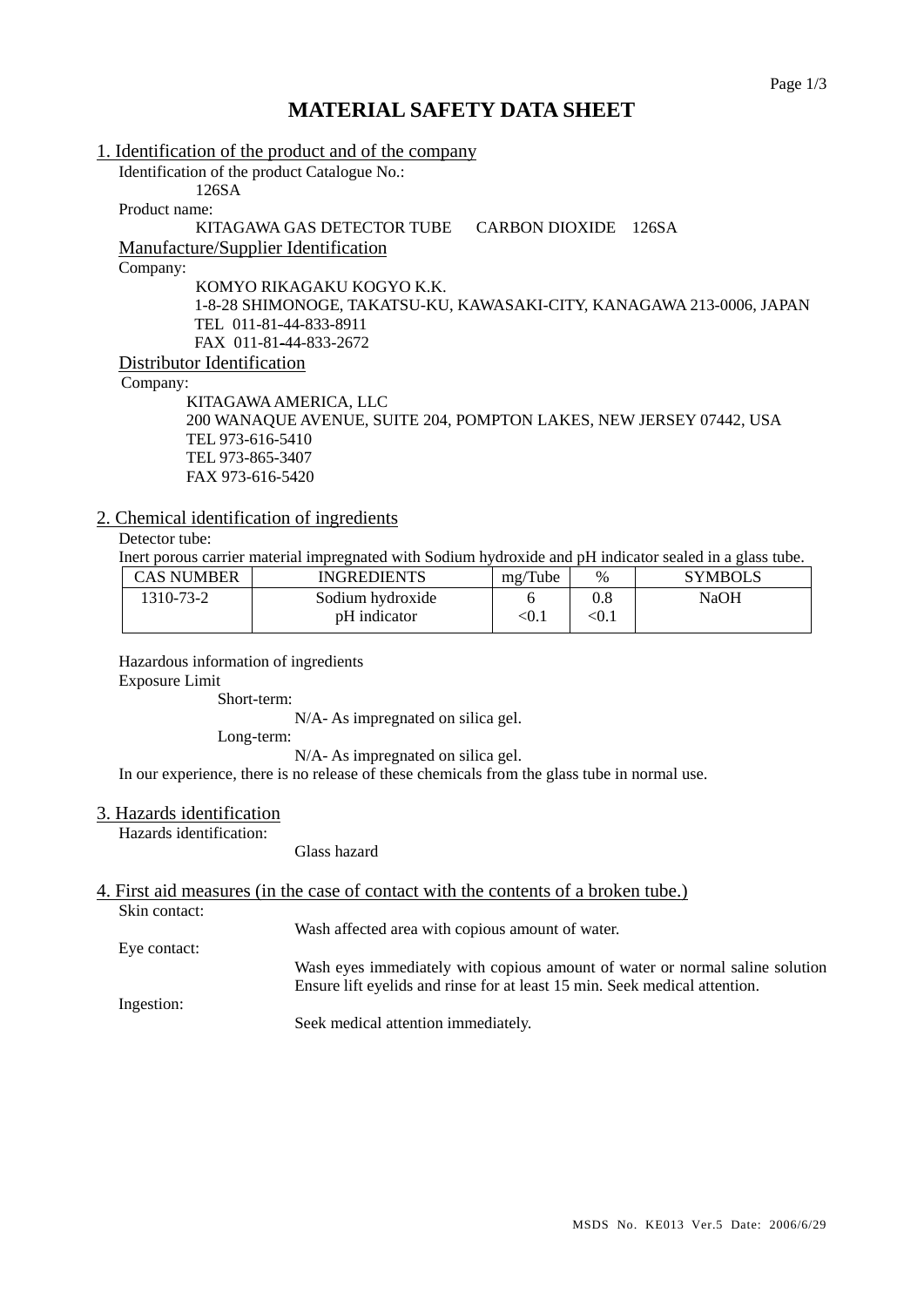| 5. Fire fighting measures                  |                                                                                                                                                                |  |  |
|--------------------------------------------|----------------------------------------------------------------------------------------------------------------------------------------------------------------|--|--|
| Flash point:                               |                                                                                                                                                                |  |  |
| Extinguishing media:                       | Non-combustible                                                                                                                                                |  |  |
|                                            | All known extinguishants can be used.                                                                                                                          |  |  |
| Special fire fighting Procedures:          |                                                                                                                                                                |  |  |
|                                            | None                                                                                                                                                           |  |  |
| Unusual fire & Explosion hazards:          |                                                                                                                                                                |  |  |
|                                            | Negligible fire hazard when exposed to heat or flame.                                                                                                          |  |  |
| 6. Accidental release measures             |                                                                                                                                                                |  |  |
| Personal protection:                       |                                                                                                                                                                |  |  |
|                                            | Do not pick up broken glass with bare hands if the tube is broken. Cover with<br>inert absorbent such as vermiculite. Sweep up and contain for waste disposal. |  |  |
| <u>7. Handling and storage</u>             |                                                                                                                                                                |  |  |
| Handling & use:                            |                                                                                                                                                                |  |  |
|                                            | Ensure the instructions for use are followed. Safety glasses and gloves should be                                                                              |  |  |
| Storage:                                   | worn to prevent injury from splintering glass.                                                                                                                 |  |  |
|                                            | Keep away from direct sunlight and store at 25 degree C or lower.                                                                                              |  |  |
| 8. Exposure control/personal protection    |                                                                                                                                                                |  |  |
| Respiratory protection:                    |                                                                                                                                                                |  |  |
| Ventilation:                               | Not applicable                                                                                                                                                 |  |  |
|                                            | Not applicable                                                                                                                                                 |  |  |
| Other protective equipment:                |                                                                                                                                                                |  |  |
|                                            | Safety glasses and gloves                                                                                                                                      |  |  |
| 9. Physical/Chemical properties            |                                                                                                                                                                |  |  |
| Appearance:                                |                                                                                                                                                                |  |  |
|                                            | Pink layer and white layers sealed in a glass tube.                                                                                                            |  |  |
| Boiling point:                             | Not applicable                                                                                                                                                 |  |  |
| Melting point:                             |                                                                                                                                                                |  |  |
|                                            | Not applicable                                                                                                                                                 |  |  |
| Specific gravity $(H_2O=1)$ :              |                                                                                                                                                                |  |  |
| Evaporation rate (BuOAc=1):                | Not applicable                                                                                                                                                 |  |  |
|                                            | Not applicable                                                                                                                                                 |  |  |
| Solubility in water:                       |                                                                                                                                                                |  |  |
|                                            | Not applicable                                                                                                                                                 |  |  |
| Vapour pressure:                           | Not applicable                                                                                                                                                 |  |  |
| Vapour density:                            |                                                                                                                                                                |  |  |
|                                            | Not applicable                                                                                                                                                 |  |  |
|                                            |                                                                                                                                                                |  |  |
| 10. Stability and Reactivity<br>Stability: |                                                                                                                                                                |  |  |
|                                            | Stable at under ambient temperatures and pressures.                                                                                                            |  |  |
| Incompatibilities:                         |                                                                                                                                                                |  |  |
|                                            | Not applicable                                                                                                                                                 |  |  |
| Hazardous decomposition products:<br>None  |                                                                                                                                                                |  |  |
| Hazardous polymerization:                  |                                                                                                                                                                |  |  |
|                                            | None                                                                                                                                                           |  |  |